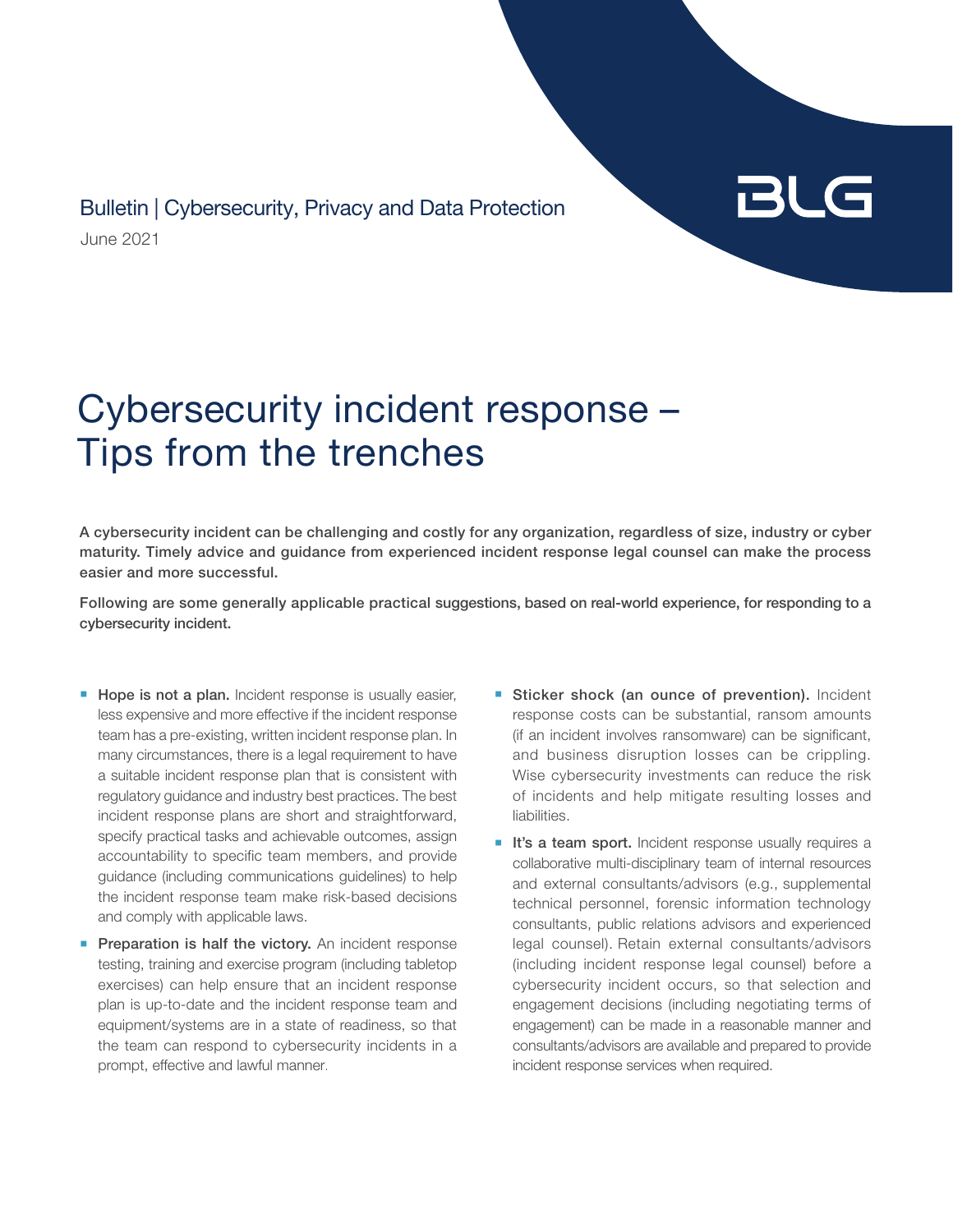- **Are you covered?** As soon as possible, determine whether there is potential insurance coverage for an incident and give written notice to relevant insurers. Cybersecurity insurance can provide priority access to external consultants/advisors. Ensure that incident response decisions (e.g., payment of ransom) are made in accordance with insurance policy requirements.
- **Legal privilege.** Incident response activities should include measures to establish and maintain legal privilege, where appropriate, over incident response communications and documents and help avoid inadvertent and unnecessary disclosures of legal advice.
- **EXEEP it secret. Keep it safe.** Business email and other communication systems can be compromised by an incident and used by attackers to monitor incident response activities. Incident response teams should communicate using secure out-of-band systems until standard communication systems are determined to be secure.
- **Beware of BYOD.** The use of personal computers/devices during a cybersecurity incident can present technical and legal compliance risks that should be carefully considered. The installation of security solutions (e.g., intrusive end-point detection and remediation software) on an individual's personal computer/device usually requires express consent under privacy laws and *Canada's Anti-Spam Legislation*.
- **E** Ransomware (back up or pay up). Ransomware attacks, which often include data exfiltration and extortion, are an increasingly prevalent and serious risk. Access to secure and reasonably current backups is usually necessary to avoid paying a ransom. If making a ransom payment is unavoidable, retain (through legal counsel) a ransomware expert to negotiate with the cybercriminals, conduct appropriate due diligence searches for compliance with terrorist financing and economic sanctions laws, and facilitate the ransom payment.
- **The human factor.** An incident can impose significant stresses on an organization's leadership, personnel (including the incident response team and other employees) and customers. Support the incident response team, and consider the need for additional technical resources (i.e., boots on the ground) to help with containment, eradication and recovery activities. Planning, training and effective communication can help manage stress and reduce the risk of errors.
- **Expect the unexpected.** Be prepared for mistakes and surprises (e.g., failures of incident response technologies, stress-induced errors by the incident response team, and uncharacteristic behaviour by individuals affected by an incident). Address those challenges without distracting from key incident response activities. Surprises and mistakes should be revisited during post-incident (lessons learned) review.
- **Example 3 Stay ahead of the curve.** Incident response often requires communications to internal and external stakeholders (i.e., employees, shareholders, customers and business partners), including warnings to help avoid or mitigate harm. Incident response communications should be prepared or reviewed by legal counsel to help ensure accuracy, consistency and legal compliance.
- **Reports and notices.** Cybersecurity incidents often trigger legal requirements (both statutory and common/civil law) for reports to regulators (e.g., privacy commissioners) and notices to affected individuals (e.g., employees and customers) and organizations (e.g., customers, service providers, payment card providers and financial institutions). Reports to law enforcement might also be appropriate. Reports and notices should be accurate, consistent and written for all potential readers, including the media and courts. Reports and notices should be prepared or reviewed by legal counsel to help ensure accuracy, consistency and legal compliance.
- **Bharing is caring.** Sharing threat information about an ongoing incident (e.g., through law enforcement, regulators, government agencies, intelligence sharing agreements or ad hoc arrangements) to help other organizations protect themselves is a developing norm that provides collective benefits. Legal counsel can help ensure that information sharing is safe and does not waive legal privilege.
- **Records and evidence.** An incident response team should create and maintain secure and confidential records of the incident and all response activities for use by the team while responding to the incident and for use as evidence in regulatory investigations and legal proceedings. In addition, records of an incident should be created and retained in accordance with applicable statutory requirements (e.g., the requirement to create and retain prescribed records of personal information security breaches imposed by the *Personal Information Protection and Electronic Documents Act*).